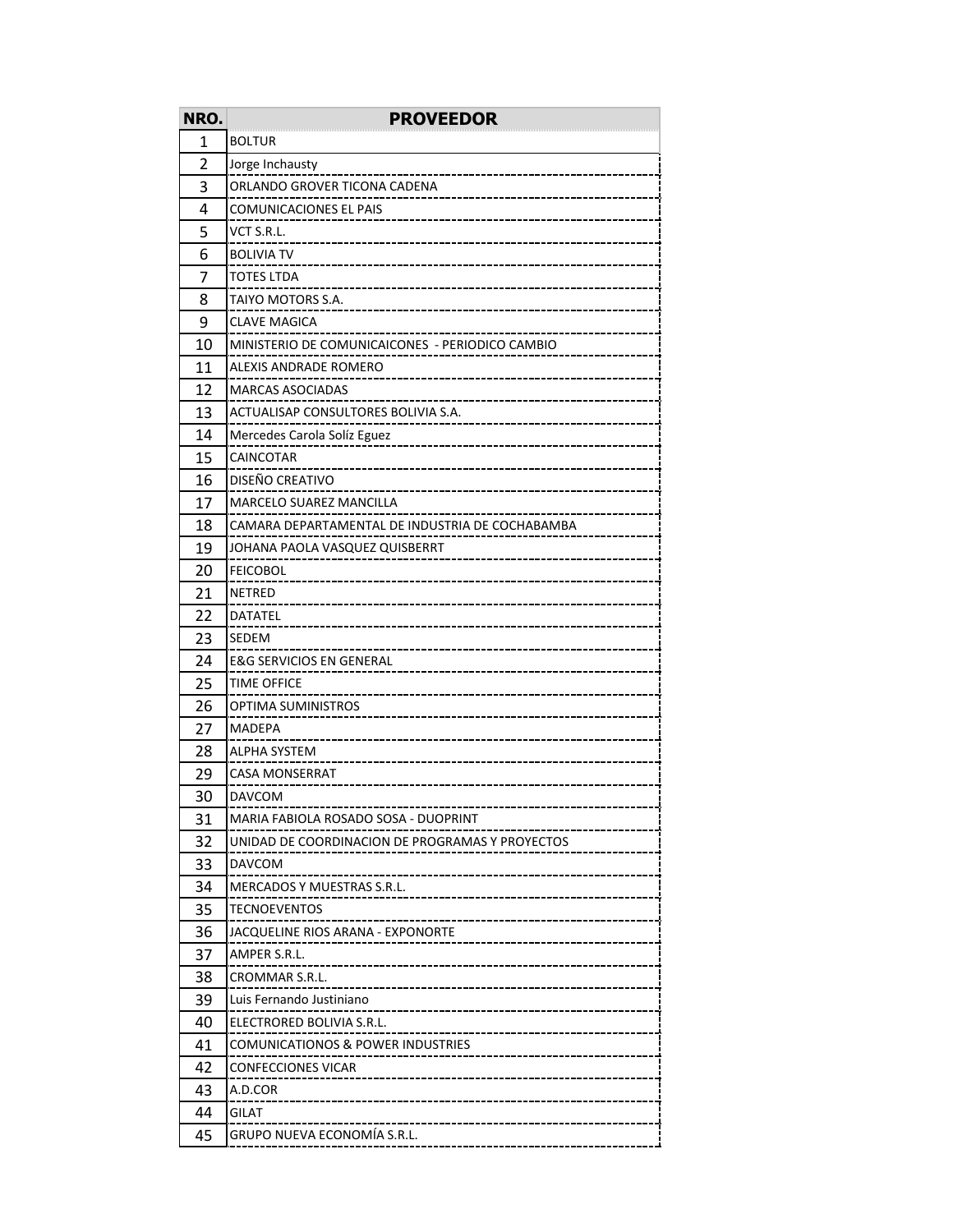| 46 | RED UNO DE BOLIVIA S.A.                                                    |
|----|----------------------------------------------------------------------------|
| 47 | INDUSTRIAS ELECTROMECÁNICAS FEMCO S.R.L.                                   |
| 48 | SOCOSER S.R.L.                                                             |
| 49 | SHAZAM ADVERTISING COMPANY S.R.L. - CARLOS ALBERTO PAZ                     |
| 50 | ROMAZUR S.R.L.                                                             |
| 51 | JUAN PABLO FERNANDEZ MONCADA - A.M- MONCADA CONSTRUCCIONES                 |
| 52 | FILS COMPANY S.R.L.                                                        |
| 53 | APLITEC S.R.L.                                                             |
| 54 | MARIA FABIOLA ROSADO SOSA - DUOPRINT                                       |
| 55 | DPI GIGANTOGRAFIA INDUSTRIAL S.R.L.                                        |
| 56 | Nerida Peláez de Vargas - XXL PAPEL                                        |
| 57 | <b>DAVCOM</b>                                                              |
| 58 | PEKASAT                                                                    |
| 59 | VISTA URBANA S.R.L.                                                        |
| 60 | DPI PUBLICIDAD INDUSTRIAL S.R.L.                                           |
| 61 | GILAT SATELLITE NETWORKS                                                   |
| 62 | THE AUTOBARN S.R.L.                                                        |
| 63 | WISI COMUNICACIONES S.A.                                                   |
| 64 | HOTEL RENNOVA - SOCUIEDAD HOTELERA SANDOVAL S.R.L.                         |
| 65 | ROCAMARCEL S.R.L.                                                          |
| 66 | <b>SENATEX</b>                                                             |
| 67 | ELECTRORED BOLIVIA S.R.L.                                                  |
| 68 | María Ángela Montenegro Bejarano - BOLIVIAN ELECTRIC                       |
| 69 | <b>LLANTAX LTDA</b>                                                        |
| 70 | ALL SUPPORT T&T S.R.L.                                                     |
| 71 | KANTUTA DE TELEVISIÓN S.A.                                                 |
| 72 | Lizceth Kattya Claros - COVERTIRES DYD                                     |
| 73 | DATAMATIC COMUNICACIONES S.RL.                                             |
| 74 | JOSE GUILLERMO MUÑIZ - EXPOCHACO SUDAMERICANO                              |
| 75 | FERIA EXPOSICIÓN DE SANTA CRUZ - FEXPOCRUZ                                 |
| 76 | ALL SUPPORT T&T S.R.L.                                                     |
| 77 | CORPICI LTDA<br>-----------------------                                    |
| 78 | ANDREA ALEXANDRA ZELADA PANTOJA                                            |
| 79 | EMPRESA ESTATAL DE TRANSPORTE POR CABLE MI TELEFÉRICO                      |
| 80 | <b>HO LUBRICANTES S.R.L.</b><br>_________                                  |
| 81 | MULTIMEDIA INFOPUBLICA S.A.                                                |
| 82 | ROBERTO CARLOS VALDEZ ALVAREZ- MI CHUQUIAGO MARKA DISEÑO Y<br>COMUNICACIÓN |
| 83 | INDUSTRIA PUBLICITARIA AIR GIANTS BOLIVIA S.R.L.                           |
| 84 | REVISTA CONTACTO ECONOMICO                                                 |
|    | SIGLO DE ORO EDITORES S.R.L.                                               |
| 85 | EFRAIN ALARCON MARTINEZ- RADIO COMPAÑERA<br>                               |
| 86 | TITAN OIL & ENERGY SERVICE<br>--------------------------------             |
| 87 | VIVE GROUP S.R.L.                                                          |
| 88 | JORGE VIRREIRA - DISEÑO CREATIVO                                           |
| 89 | MARCELO ALFONSO SUAREZ MANCILLA - QUEEN MODELS FASHION                     |